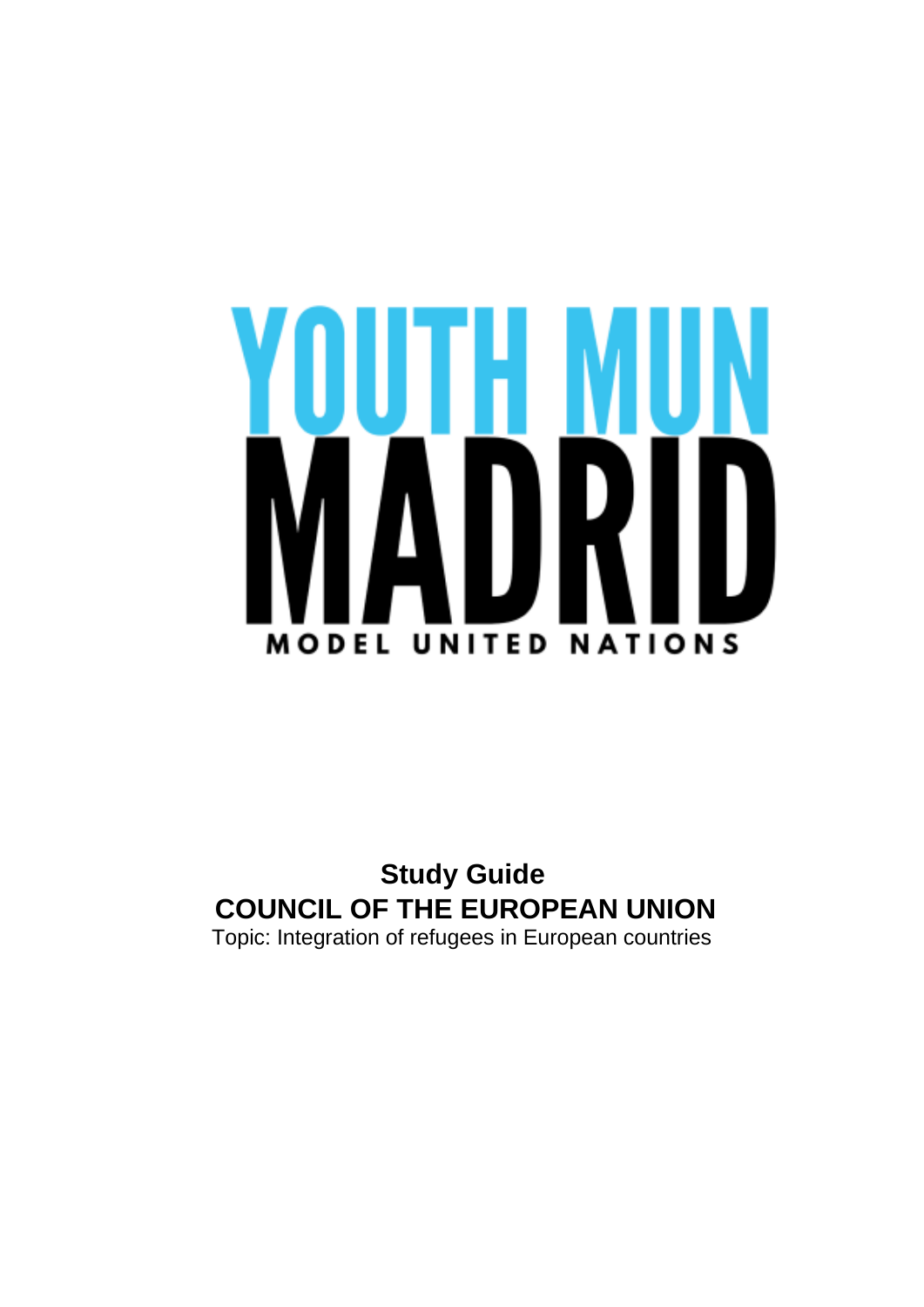## **1. ABOUT THE MODEL OF THE EUROPEAN UNION**

- **2. ABOUT YOUTH MUN MADRID**
- **3. ABOUT COUNCIL OF THE EUROPEAN UNION**
- **4. ABOUT THE TOPIC: Integration of refugees in European countries**
- **5. BIBLIOGRAPHY**

# **1. ABOUT THE MODEL OF THE EUROPEAN UNION**

The Model of the European Union is a simulation of its main legislative bodies: The European Parliament and the Council of the EU. Both committees, together, will try to solve, through the debate, two problems that especially concern the EU at the moment. You will be playing a role inside one of the committees, so remember to be loyal to what your country or political party defends when the sessions start.

The goal of this research process is that the delegate can identify their country's or political party's position on the issue, in order to build policies and workable solutions. To achieve this, the participant must study history and topicality, its legal framework (treaties, resolutions, agreements, etc.), positions and decisions that have arisen for or against this, groups or blocks that have been created, proposals and solutions that have been presented, among others.

The debate will focus on two topics: EU's response to the Ukrainian issue (European Parliament) and Integration of refugees in the European Union (Council of the EU). You will discuss the causes, consequences, and possible solutions, to get to your proposals. You also must consider documents from other organizations that work in this topic. The resolutions must be signed by both the European Parliament and the Council of the EU, so negotiation will be key to end up with a proposal that includes your position.

# **2. ABOUT YOUTH MUN MADRID**

Our mission is to empower tomorrow's leaders sensitized to the problems of the world through the Model United Nations.

This initiative, promoted by the Social Promotion Foundation, was born in 2017 with the aim of raising awareness of global education amongst young people in the Community of Madrid through their participation in the United Nations Models.

The project arises from the need to promote Women's Empowerment so they could be "agents of change" for sustained economic growth, political stability, and social transformation of our country. For this reason, it currently relies on non-profit associations and educational centers with this concern.

The general objective is to favor the construction of a global citizenship aware of the challenges of the 2030 Agenda and the engine of universal, inclusive, and transversal change that promote the 17 Sustainable Development Goals (SDGs).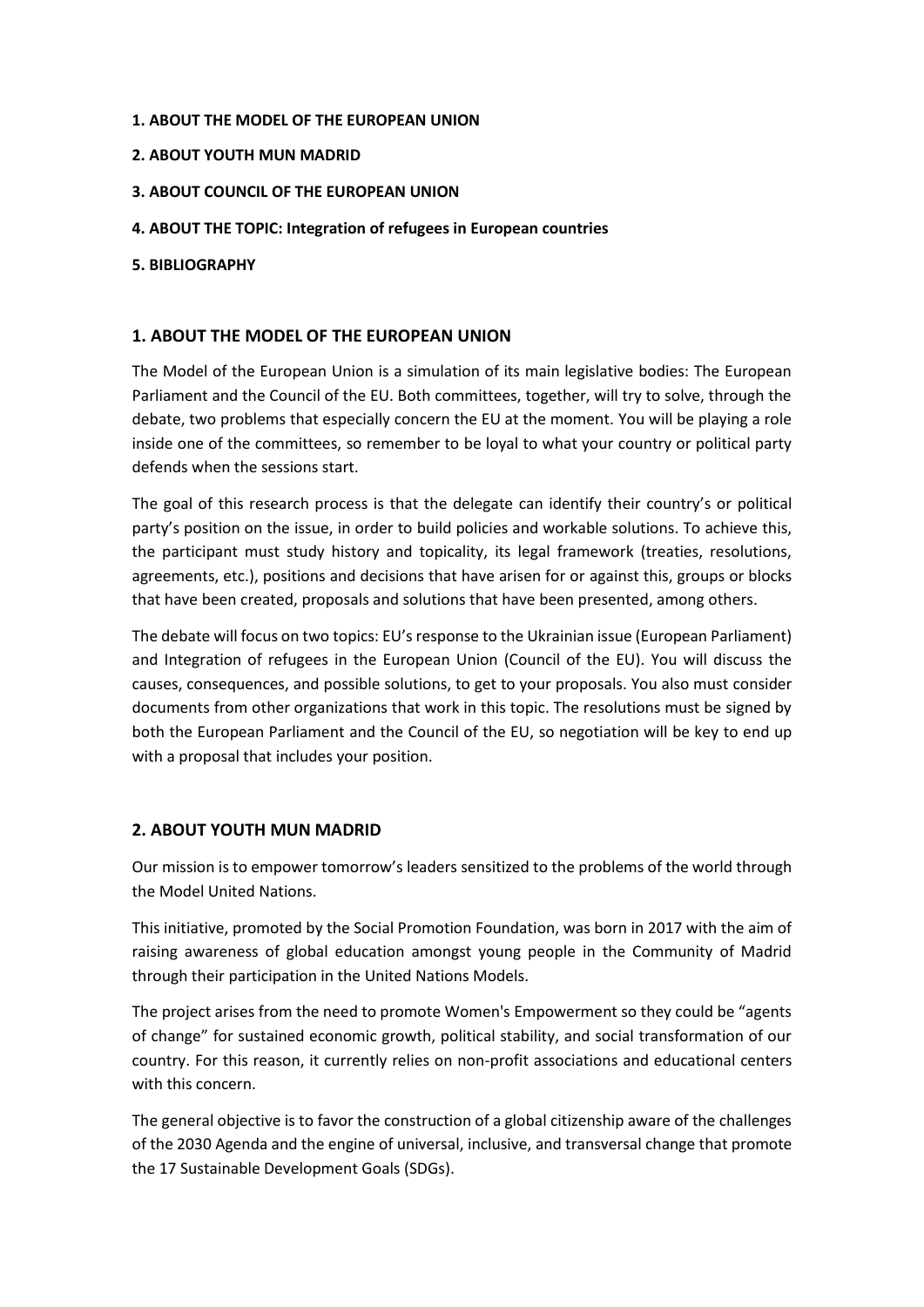**The position paper can be sent until 3 May 2022 to the following address:**  [youthmunmadrid@promocionsocial.org](mailto:youthmunmadrid@promocionsocial.org)

**Important:** Send a word document titled with the name of the committee and country you represent, e.g. 'HHRR USA'; 'ONU MUJER ALEMANIA'. The subject of the email should contain the same title ('HHRR USA'; 'ONU MUJER ALEMANIA').

Please note that you can consult the rules of procedure and other supporting documents for submitting the position paper and preparing the Conference on the online platform to which you have access: [https://online.youthmunmadrid.com/.](https://online.youthmunmadrid.com/)

#### **Dress code:**

Delegates' attire must be at all moments appropriate to the relevance of the event. Therefore, compliance with the so-called Western Business Attire is mandatory.

Female: full suit or blazer, with blouse or dress or formal shoe. No jeans or sneakers sare acceptable. Cocktail dresses will neither be accepted.

Male: full suit or blazer and formal trousers (no jeans accepted), shirt, tie or bowtie, and formal shoes. Again, neither sneakers nor cocktail clothes will be accepted.

# **3. ABOUT THE COUNCIL OF THE EUROPEAN UNION**

The European Union was originally formed in 1951 under the name The European Coal and Steel Community by six founding countries Belgium, Germany, France, Italy, Luxembourg, and the Netherlands. In 1957, the same six countries signed the Treaties of Rome, setting up the European Economic Community. Over the years, more and more countries decided to join, and The Union reached its current size of 27 member countries.

The Council of the European Union is the institution that defines the general political direction and priorities of the European Union. The Council of the EU is formed by 27 national ministers (one per member-state) whose portfolio includes the policy area that is being discussed. The Council is responsible for coordinating member states' policies in specific fields, such as:

- Economic, fiscal and employment policies.
- Education, culture, youth, and sport.

# **4. ABOUT THE TOPIC**

# **4.1 DEFINITIONS**

Refugees and asylum seekers enjoy special protection under international law. The UNHCR defines these groups as follows:

A **refugee** "is someone who is unable or unwilling to return to their country of origin owing to a well-founded fear of being persecuted for reasons of race, religion, nationality, membership of a particular social group, or political opinion."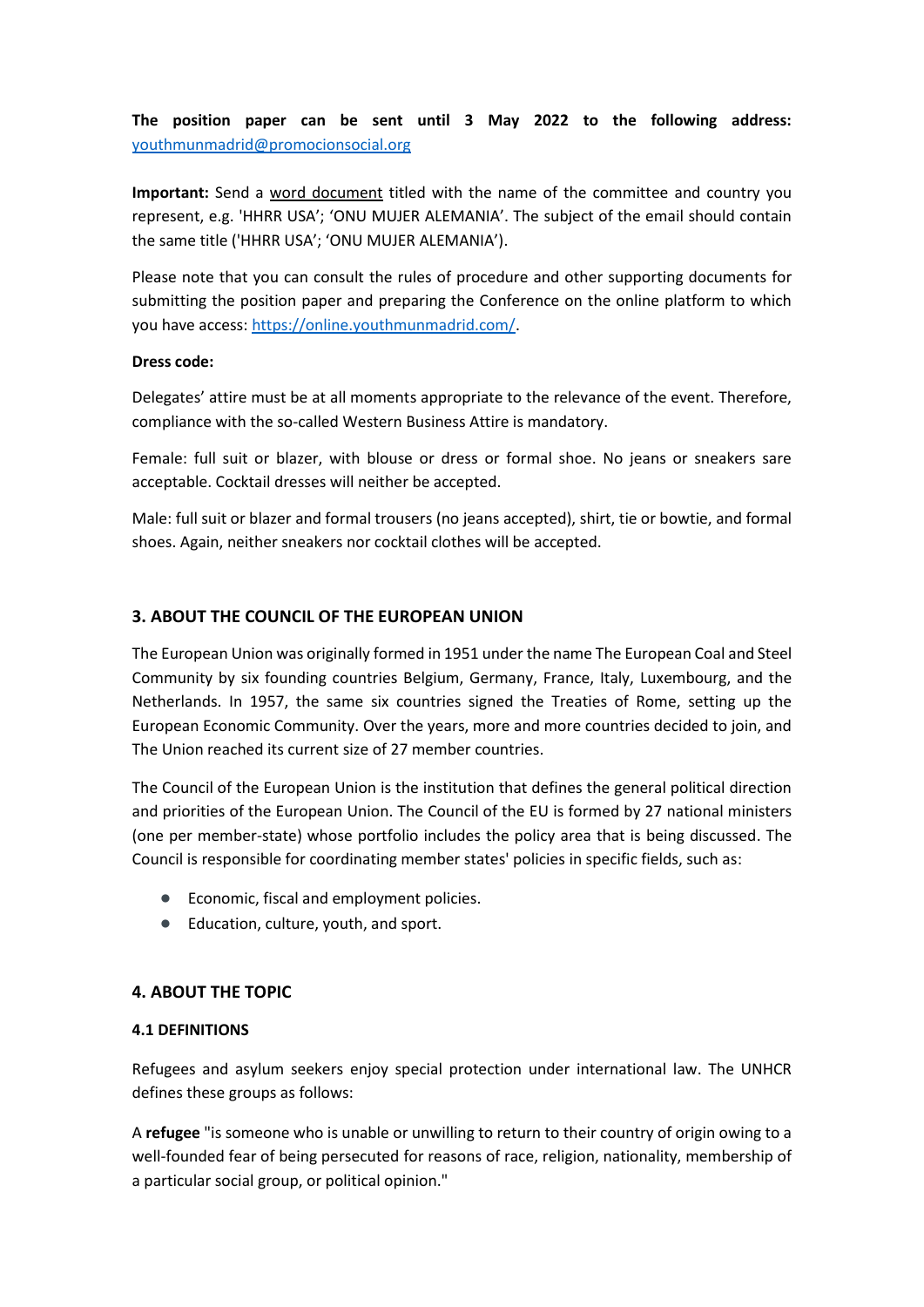**Asylum-seekers** are "individuals who have sought international protection and whose claims for formal refugee status have not yet been determined.

## **4.2 GENERAL INFORMATION ABOUT REFUGEES**

### **a) Where do refugees come from?**

Syria remains to be the main country of citizenship from asylum seekers in the EU since 2013. In 2020, the number of Syrian first-time asylum applicants in the EU fell to 63 500 from 74 900 in 2019, while the share of Syrians in the total EU first-time applicants increased from 11.9 % to 15.2 %. Afghans accounted for 10.6 % of the total number of first-time asylum applicants, Venezuelans for 7.3 %, Colombians for 7.0 %, while Iraqis and Pakistanis for 3.9 % and 3.8 %, respectively.



#### **b) Where do refugees go?**

With 102.500 applicants registered in 2020, Germany accounted for 24.6% of all first-time applicants in the EU. It was followed by Spain (86.400, or 20.7%), France (81.800, or 19.6%), ahead of Greece (37.900, or 9.1%) and Italy (21.200, or 5.1%).

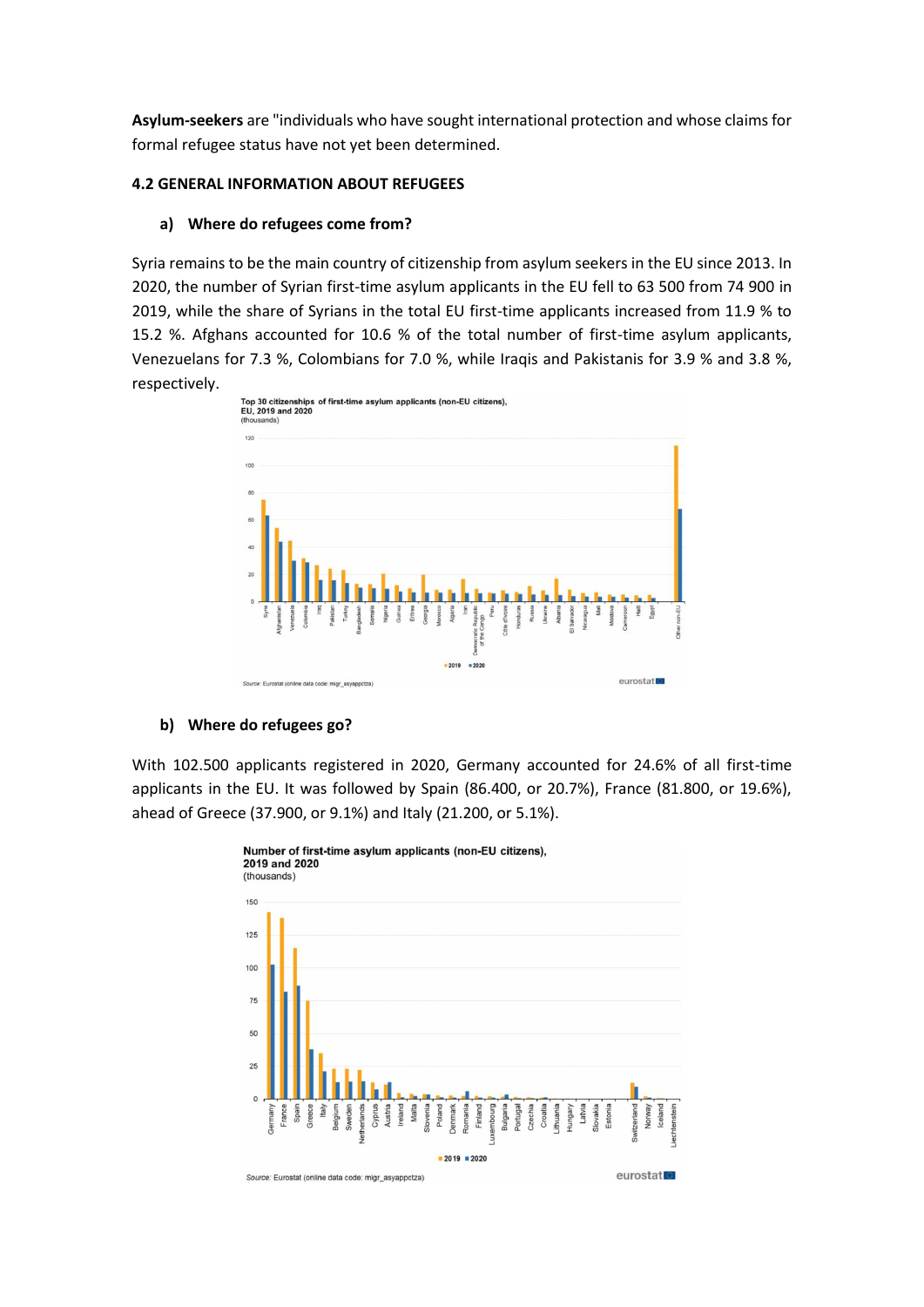## **4.3 PREVIOUS LEGISLATION ON ASYLUM**

## **a) The Treaty of Amsterdam**

The Treaty of Amsterdam granted the EU institutions new powers to draw up legislation in the area of asylum, using a specific institutional mechanism: a five-year transitional period with a shared right of initiative between the Commission and the Member States.

These policies move from intergovernmental cooperation to become part of normal EU decision-making. EU governments must, within 5 years, adopt measures to:

- Prevent and tackle crime while safeguarding the rights of non-EU nationals;
- Strengthen judicial and administrative cooperation;
- Establish standards and procedures for checks at the EU's external borders;
- Establish rules for visas;
- Determine the criteria and mechanisms for handling asylum applications.

The [Schengen agreement](http://eur-lex.europa.eu/summary/glossary/schengen_agreement.html) on passport-free travel within the EU is incorporated into the EU legal system (although the UK and Ireland do not participate in the arrangements).

# **b) The Treaty of Lisbon**

The Treaty of Lisbon, which entered into force in December 2009, changed the situation by transforming the measures on asylum from establishing minimum standards into creating a common system comprising a uniform status and uniform procedures.

This common system must include:

- A uniform status of asylum;
- A uniform status of subsidiary protection;
- A common system of temporary protection;
- Common procedures for the granting and withdrawing of uniform asylum or subsidiary protection status;
- Criteria and mechanisms for determining which Member State is responsible for considering an application;
- Standards concerning reception conditions;
- Partnership and cooperation with non-EU countries.

# **4.4 THE EUROPEAN REFUGEE CRISIS OF 2015**

# **a) Introduction**

The European migrant crisis or European refugee crisis began in 2015, when a rising number of refugees and migrants made the journey to the European Union (EU) to seek asylum, traveling across the Mediterranean Sea or through Southeast Europe.

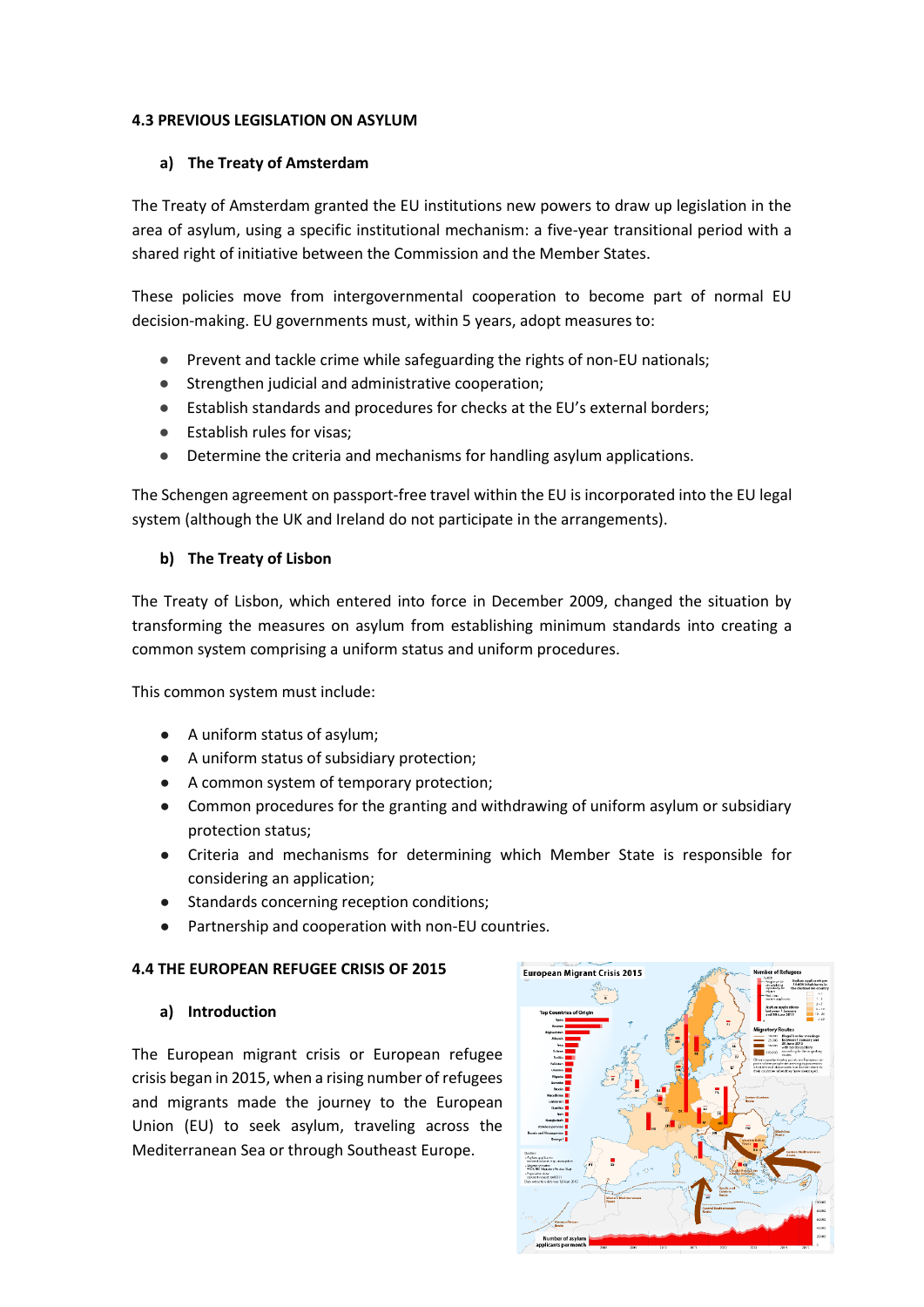According to The European Commission, by the end of February 2016, over 1.1 million people – refugees, displaced persons, and other migrants – have made their way to the European Union, either escaping conflict in their country and in search of better economic prospects.

The main reason for displacement were:

- Syrian Civil War
- War in Afghanistan
- Boko Haram insurgency
- **b) Consequences**

Since the height of the migration crisis in 2015, the EU has implemented measures to control external borders and migration flows better. As a result, irregular arrivals to the EU have been **reduced by more than 90%**. The EU and its member states are intensifying efforts to establish an **effective, humanitarian, and safe European migration policy**.

Based on these priorities, the Council of the EU establishes lines of action and provides the mandates for negotiations with third countries. It also adopts legislation and defines specific programs. Over the past few years, the European Union has built up a **strong response** to migratory pressure.

# **4.5 ROUTES**

# **a) Eastern Mediterranean route**

The Eastern Mediterranean route refers to **irregular arrivals to Greece, Cyprus, and Bulgaria**. In 2015, high numbers of refugees seeking shelter from Syria's war arrived in the EU via this route. Since then, the number of irregular arrivals on this route has fallen considerably thanks to the cooperation between the EU and Turkey.

# **b) Western Mediterranean route**

The Western Mediterranean route refers to **irregular arrivals to Spain**, both by sea to mainland Spain and by land to the Spanish enclaves of Ceuta and Melilla in Northern Africa. It is mostly used by migrants from Algeria and Morocco but people from many sub-Saharan African countries also try to reach Europe via this route. Following a peak in 2018, Spain has seen a decrease in the number of arrivals, for a variety of reasons. One major factor was the EU's investment in a **close partnership with Morocco** to help strengthen border control and combat trafficking of migrants.

# **c) Western African route**

The West African route refers to **arrivals at the Canary Islands** in the Atlantic Ocean. This route - with departures from Morocco, the Western Sahara, Mauritania, Senegal, and the Gambia has accounted for more than half of sea arrivals to Spain.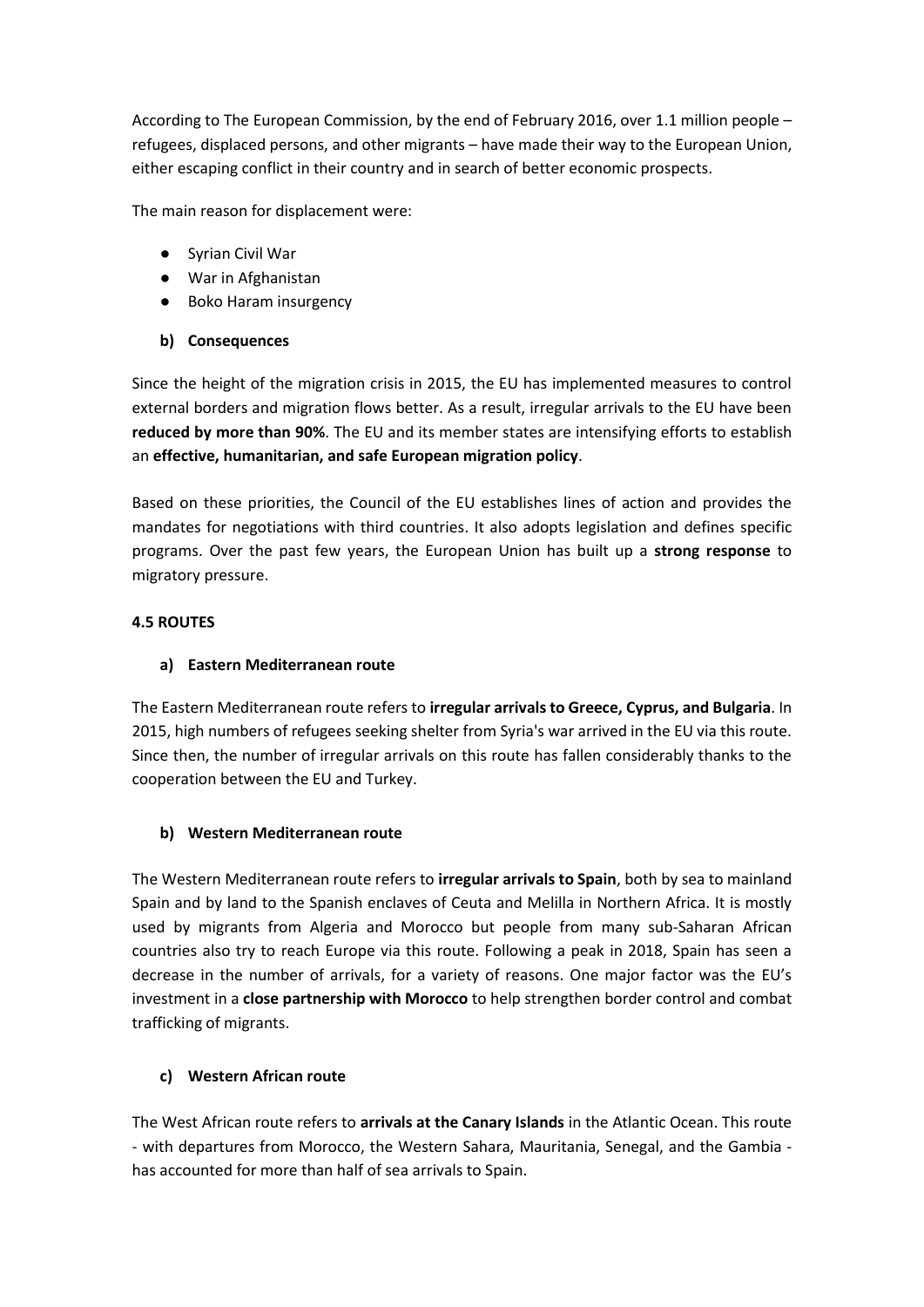## **4.6 EUROPEAN AGENDA ON MIGRATION**

The Agenda presents immediate measures to be taken in order to respond to the crisis situation that exists in the Mediterranean and the various steps that must be taken in the coming years to better manage migration in all its aspects. Concrete measures include:

- Triple capabilities and assets for Frontex joint operations (Triton and Poseidon) in 2015 and 2016.
- Propose for the first time the activation of the emergency mechanism to help member states facing sudden influxes of migrants.
- Resettlement program across the EU to offer 20,000 places.
- Work on a possible operation in the Mediterranean to dismantle smuggling networks and combat human trafficking.

# **4.7 THE UKRAINIAN MIGRATORY ISSUE**

Russia started the invasion of Ukraine the 24th of February, and in less than two weeks, **more than 2,3 million refugees have fled their country** crossing its borders (approximately 5% of the Ukrainian population). Countries like Poland, Hungary, Slovakia, Moldova, Romania, Russia, Belarus, and other EU nations have demonstrated a strong and immediate response to the migratory crisis taking place in Ukraine, supporting and welcoming the millions of refugees.



The UN has declared that Ukraine has the fastest growing refugee crisis ever since World War II and expects at least 4 million of refugees to leave their country in July 2022. The High Commissioner for refugees, Filippo Grandi, has stated that **this crisis will be a complex situation**. In particular, this is due to the dangerous situations where evacuation is taking place, especially in regions like Mariupol, Kharkov or Odesa.

This situation is putting enormous pressure on the host governments for Ukrainian refugees, as the complicated situation could last for more time than expected. Certain experts in foreign affairs such as Liz Truss, UK's Foreign Secretary, are considering the possibility that this crisis lasts for "a number of years".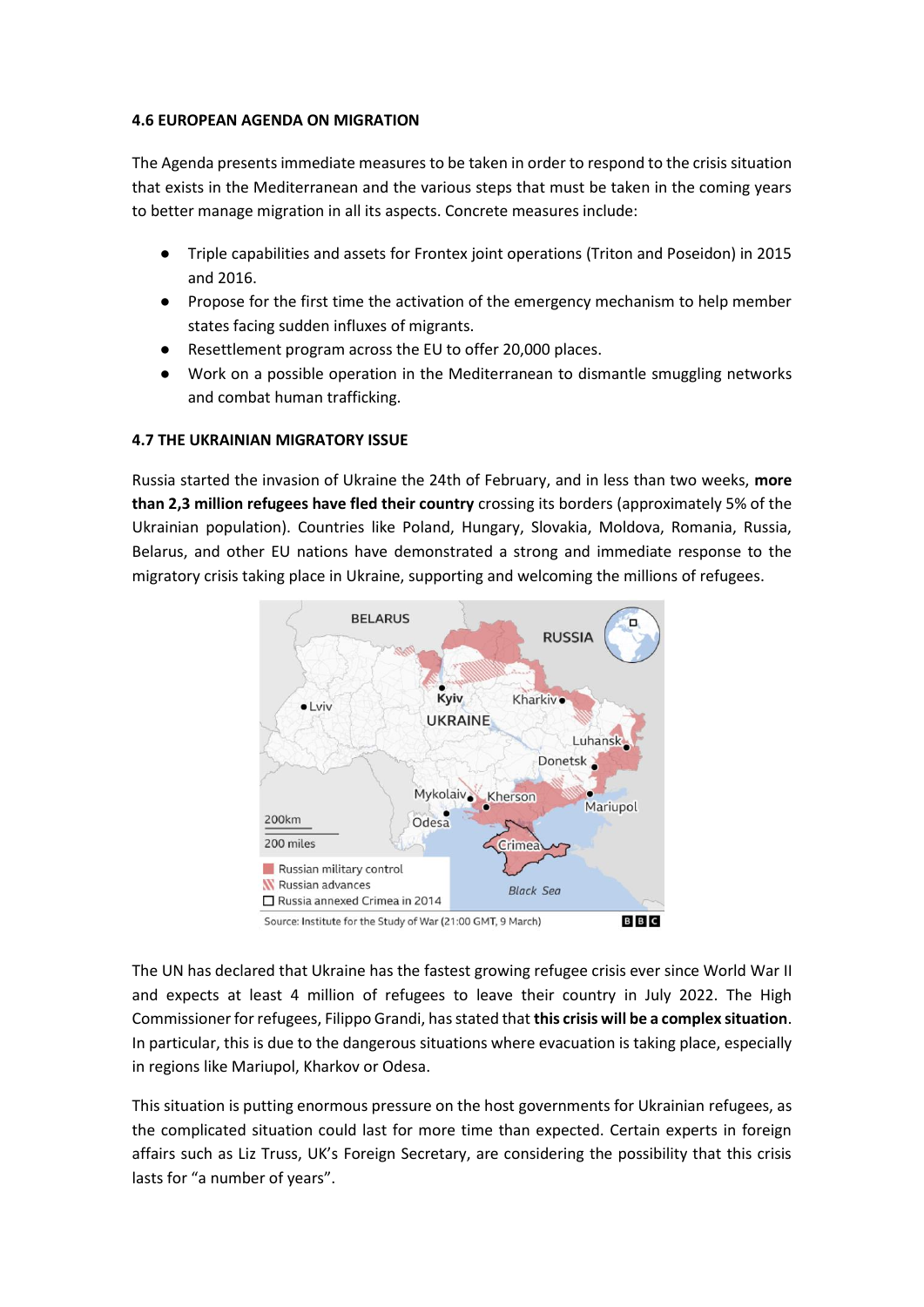That being the case, **the communities of receiving countries may not be prepared** for a longterm establishment of Ukrainian refugees in their nations. This would imply new social and economic measures to be adopted in a very close future, in order to achieve a full integration of the refugees in their countries.



## **4.8 PROFILE OF REFUGEES AND THE PROBLEM OF STRUCTURAL RACISM**

The profiles of citizens that are leaving Ukraine are mostly women and children, as men aged between 18 and 60 have been asked to stay. Because the Ukrainian people are neighbors of countries like the previously mentioned ones, **the mentality has changed** inside their national governments. Hungary, the country where Viktor Orban legalized pushbacks in 2015 due to the entrance of Syrian or Afghan refugees that were mostly considered to be "terrorists", is now having open doors for the Ukrainian people.

This attitude reflects the **structural racism** that is attached to the concept of "refugee". The term had previously been associated with the image of a middle eastern, Muslim male who was unable to adapt to the culture of the country they migrated to, and who created a threat of "terrorist attacks" in the European Union. Now that the portrayal of refugees has changed due to the Ukrainian issue, the **stereotypes and prejudices** linked to their status might disappear, concluding in a change in the paradigm that certain countries had in 2015.

This situation must lead to thinking about how the discourse of "Ukrainians are like us, they have blonde hair, blue eyes, they drive the same car as we do, they are educated. We know who Ukrainians are, they are not violent, they are not "terrorists" should change into "They may or may not look like us, but nonetheless, they deserve our help."

# **4.9 QUESTIONS TO CONSIDER**

- What impact does the current Ukrainian refugee crisis have on your country?
- What can be improved in comparison to the EU's response to the crisis of 2015?
- What kind of measures could be implemented to achieve a long-term integration of refugees in the European Union?
- How could structural racism within the refugee issue be solved?